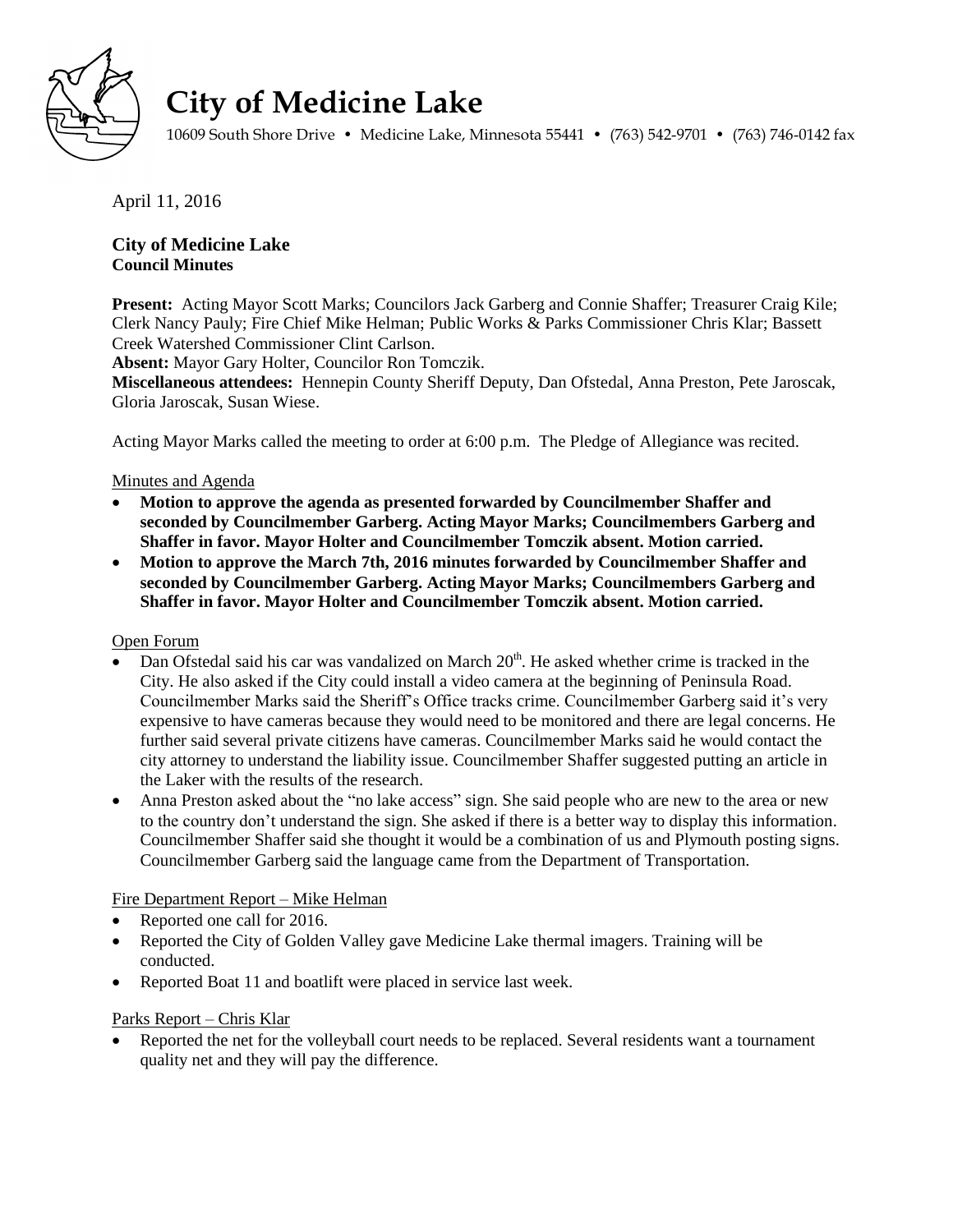- Reported he received six quotes to replace the tennis court and basketball court for \$38K \$40K. The fence will be peeled back and the entire base removed. It will be striped for both tennis and pickleball.
- **Motion to approve up to \$45K for tennis/basketball court repairs at Chris Klar's discretion of a contractor forwarded by Councilmember Marks and seconded by Councilmember Shaffer. Acting Mayor Marks; Councilmembers Garberg and Shaffer in favor. Mayor Holter and Councilmember Tomczik absent. Motion carried.**

# Public Works Report – Chris Klar

- Reported on the issue with the lateral at 211 Peninsula Road. It's a very complex problem and expense to fix. A holding tank and pumping may be the best option. Councilmember Marks said it's a homeowner issue and the City does not need to be involved.
- Reported he was contacted today about 1143 South Shore Drive. They have been cutting down trees, bringing in dirt and putting it in the flood plain. They did not install a silt fence. They have no permits. Councilmember Garberg was in agreement with Mr. Klar that the dirt needs to be removed. Mr. Klar will engage Brad Scheib. Mr. Carlson said the first thing they need to do is to install a silt fence.
- Reported several culverts by the park will be replaced. They will be replaced with larger culverts to prevent freezing, but the decision will be up to the homeowner as the homeowner needs to do some work to raise their driveway. Susan Wiese raised questions about garages flooding. Ms. Wiese asked about utilizing heat tape. Councilmember Garberg said rodents eat wires. Pete Jaroscak asked Mr. Klar to look at the culvert by the walking trail. Mr. Klar said he will bring this back to the Council at the next meeting.

## Bassett Creek Watershed Management Commission Report – Clint Carlson

Reported last month's meeting was attended by Mayor Holter.

## Treasurer's Report-Craig Kile

- Receipts in reporting period: \$951
- Receipts year to date: \$9,819
- Disbursements in reporting period: \$14,330
- Disbursements year to date: \$38,129
- **Motion to approve the summary spending, receipts and cash balances through April 10, 2016 forwarded by Acting Mayor Marks and seconded by Councilmember Garberg. Acting Mayor Marks; Councilmembers Garberg and Shaffer in favor. Mayor Holter and Councilmember Tomczik absent. Motion carried.**

## Officer Reports:

Councilmember Garberg

Reported streets are swept.

## Councilmember Shaffer

Reported nothing to report.

## Councilmember Tomczik

No report.

## Councilmember Marks

- Reported he submitted the final I/I receipts for 2015 I/I work and it's being reviewed by Met Council.
- Reported he submitted the 2015 sewer usability report.